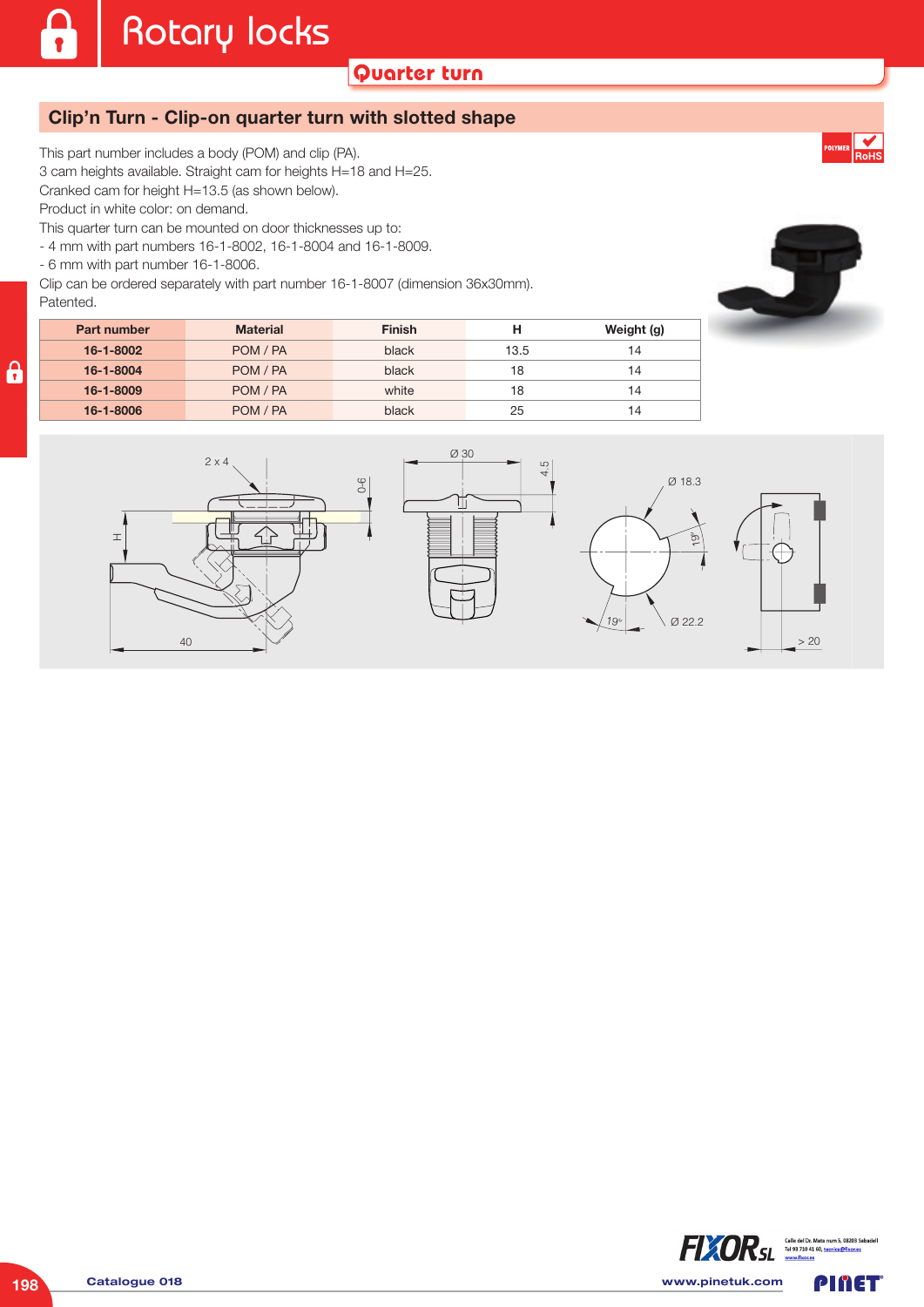## **Clip'n Turn - Clip-on quarter turn with wing head**

This part number includes a body (POM) and a clip (PA).

3 cam heights available. Straight cam for heights H=18 and H=25 (as shown on the drawing).

Cranked cam for height H=13.5.

Product in white color: on demand.

This quarter turn can be mounted on door thicknesses up to:

- 4mm with part numbers 16-1-8001, 16-1-8003 and 16-1-8008.

- 6mm with part number 16-1-8005.

Clip can be ordered separately with part number 16-1-8007 (dimension 36x30mm). Patented.

| <b>Part number</b> | <b>Material</b> | <b>Finish</b> | н    | Weight (g) |
|--------------------|-----------------|---------------|------|------------|
| 16-1-8001          | POM / PA        | black         | 13.5 | 14         |
| 16-1-8003          | POM / PA        | black         | 18   | 14         |
| 16-1-8008          | POM / PA        | white         | 18   | 14         |
| 16-1-8005          | POM / PA        | black         | 25   | 14         |





 $\hat{\mathbf{a}}$ 

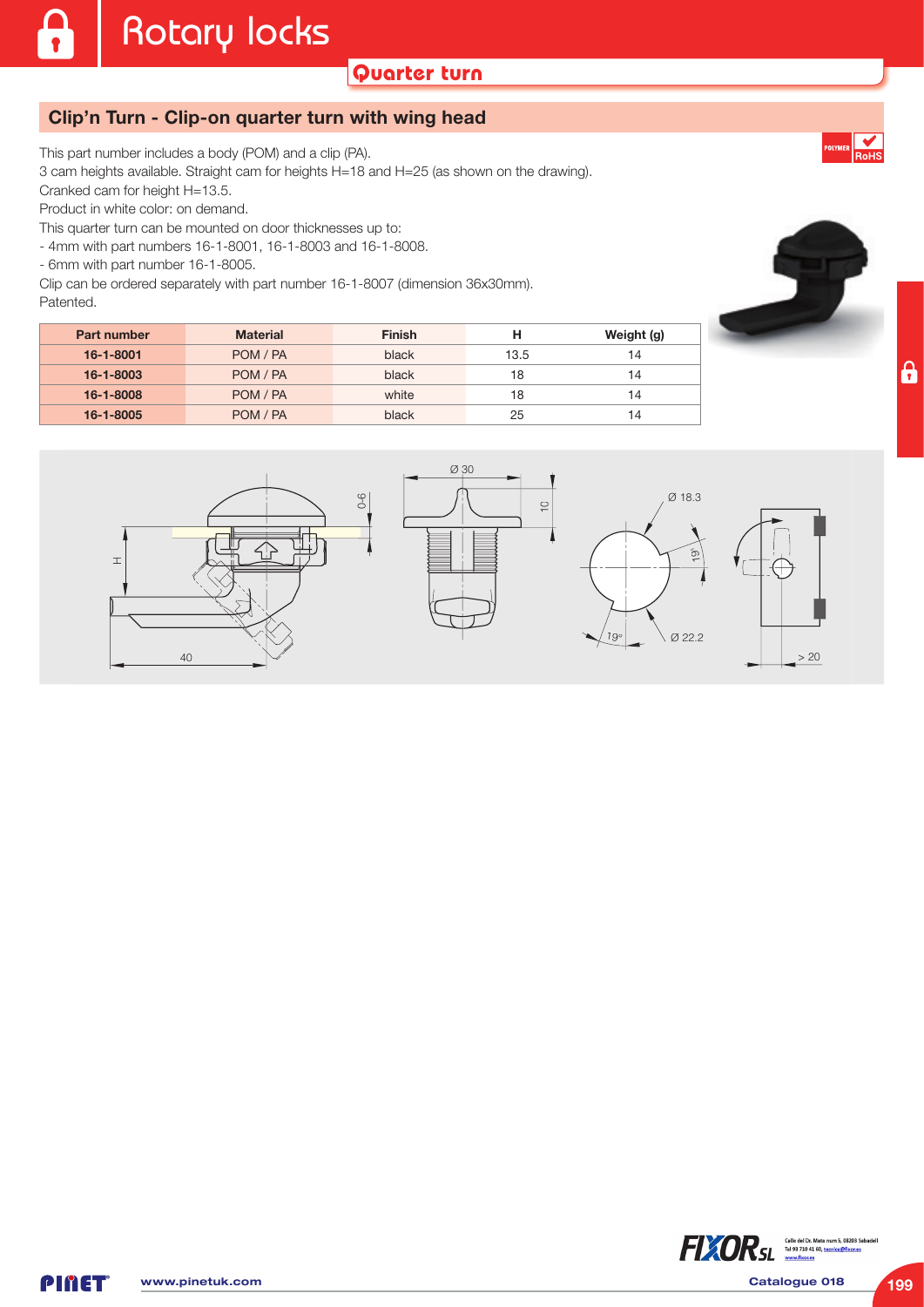#### **Quarter turn with wing knob**

2 different keys available:

- key 455 E: part number 16-1-4226. - key 405 E: part number 16-1-4228. Supplied with 2 keys.

2 cams available (sold separately): 16-1-4227: flat cam (H18 L35). 16-1-4229: cranked cam (H11 L50). Same came can be used upside down for H25.

Cut-out: 19.5 x 23.1 mm. Door thickness: max. 12.5 mm.

 $\mathbf{a}$ 

Material: wing knob in black PA, housing in zinc die-cast, key / cylinder / cam in steel, nut in brass.





YMER ZAMAK STEEL

Ø23.1

Ouvert/Open/Geöffnet Fermé/Closed/Geschlossen

╥

19.5

| Part number     | <b>Material</b>      | <b>Finish</b> | н  |    | <b>Note</b> | Weight (g) |
|-----------------|----------------------|---------------|----|----|-------------|------------|
| 16-1-4226       | zinc die-cast and PA | black         |    |    | key 455 E   | 96         |
| $16 - 1 - 4228$ | zinc die-cast and PA | black         |    |    | key 405 E   | 96         |
| 16-1-4227       | steel                | zinc plated   | 18 | 35 |             | 15         |
| $16 - 1 - 4229$ | steel                | zinc plated   | 11 | 50 | cranked cam | 24         |



#### **Latch**

Stainless steel spring.

| <b>Part number</b> | Material | <b>Finish</b> |    |          |     | Weight (g) |
|--------------------|----------|---------------|----|----------|-----|------------|
| 16-1-3266          | steel    | zinc plated   | 44 | <u>_</u> | 2 Л | 59         |



STEEL BOH!



Ø32

Ø65